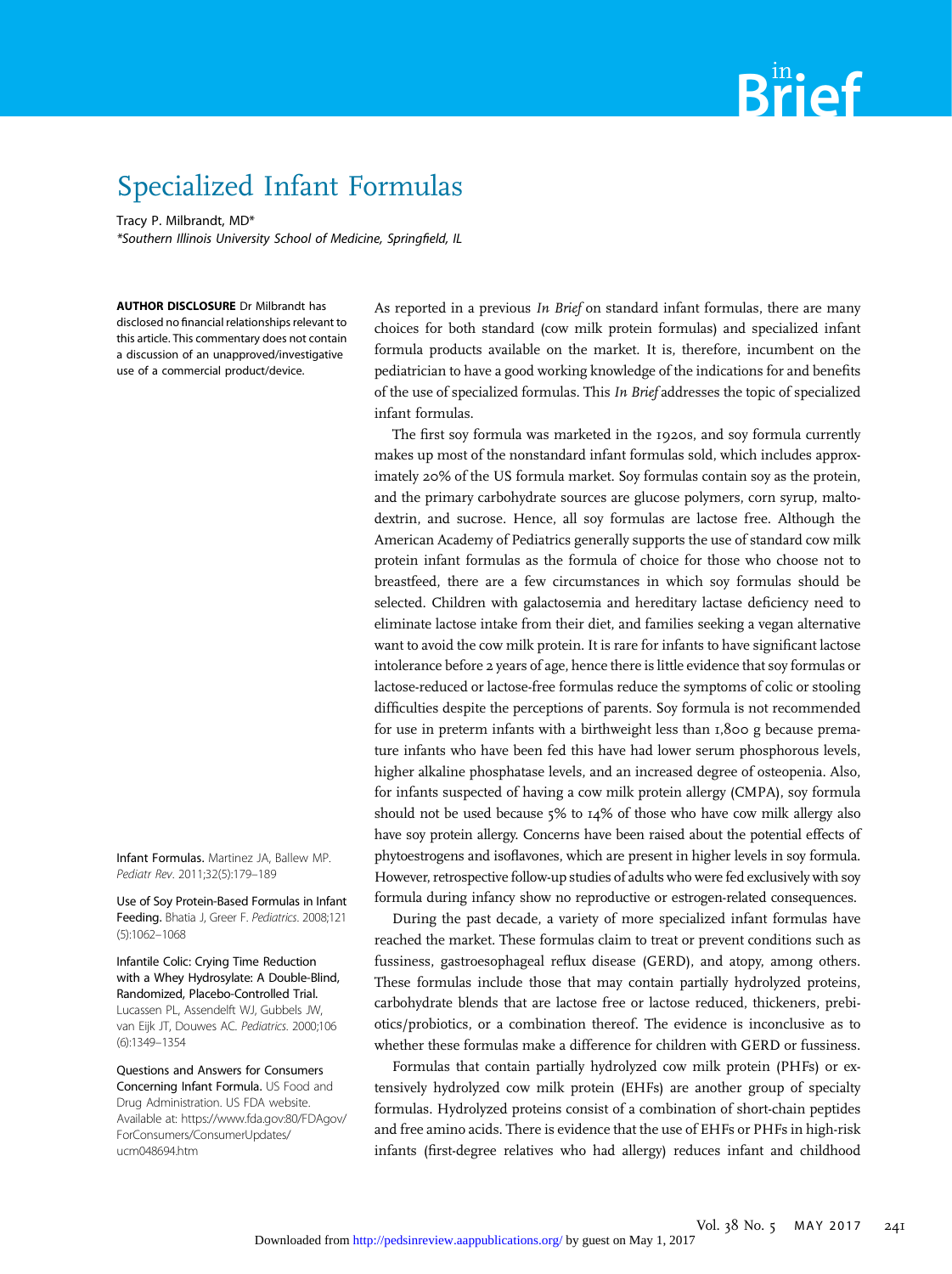allergy and atopic dermatitis compared with standard cow milk–based formula. There is no evidence that the hydrolyzed formulas are superior to human milk in preventing these conditions. True CMPA has an incidence of 2% to 5% in infants. Infants with a confirmed diagnosis of CMPA should be fed human milk or, if formula fed, EHFs. A more severely affected group of infants, including those with non-IgE– mediated enterocolitis, failure to thrive, severe eczema, and/ or symptoms during exclusive breastfeeding, may respond better to elemental/amino acid–based formulas than to hydrolyzed formulas that additionally contain short-chain peptides. Hence, if an infant does not respond appropriately to EHF, an elemental formula is next trialed. A small number of infants with colic do respond to hydrolyzed formulas, so a short trial of these formulas could be considered.

Formulas marketed to treat GERD include rice starches and/or other thickeners. The data are also mixed and inconclusive as to whether thickened milk is associated with reduced GERD symptoms such as crying and irritability. Prethickened formulas are not superior to the postmarket addition of cereals to standard infant formula or human milk. Owing to the recent concerns about arsenic in rice, and the prolonged exposure to rice cereals in infants that use thickened formulas, the American Academy of Pediatrics has made a recommendation to substitute oatmeal instead of rice cereal for postmarket thickening of formula or human milk. Commercial thickening agents should not be used owing to the association with necrotizing enterocolitis.

The addition of prebiotics and probiotics to some infant formulas is designed to more closely align the intestinal flora of formula-fed infants to that of breastfed infants. Specifically, most intestinal flora in breastfed infants consists of Bifidobacterium and Lactobacillus. Meta-analyses show that there is some evidence that the addition of prebiotics (nondigestible carbohydrates that promote the development of these bacteria in the colon) or probiotics (live organisms that colonize the colon) to infant formula may prevent the atopic conditions eczema and asthma. These bacteria seem to be an integral part of the development of the intestinal and systemic immune response. In addition,

they are believed to be a component of the development of protection against pathogen colonization in the gut and aid nutrient absorption. There is also evidence that probiotics may prevent necrotizing enterocolitis in very low birthweight  $(I,000-I,500 g)$  infants.

In summary, there are myriad infant formula choices available to families. During the past 15 years there have been significant strides by infant formula manufacturers to more closely mimic the gold standard, human milk. There are data to support claims of health benefits from some of these changes, but not for all. The pediatrician plays an integral role in navigating these choices.

COMMENT: Only a small proportion of infants truly meet the criteria to require a specialized formula. Pediatricians need to be knowledgeable about these criteria and provide accurate advice. Although it used to be relatively easy to know the components of specialized formulas based on their names (ie, soy formulas had soy in their name and those with hydrolyzed proteins were confined to a few brands, the more widespread incorporation of hydrolyzed protein in brand names that were previously standard formulas has made this confusing. Specialized formulas for reflux, gassiness, or fussiness may have modifiers such as gentle, sensitive, for spit up, etc.

Special formulas for preterm infants have been developed and used for infants in the NICU, although breastfeeding is always encouraged. These preterm formulas have a higher caloric density of 24 kcal/oz and contain higher amounts of taurine, whey as the predominant protein, medium-chain triglycerides, calcium, phosphorous, and vitamins A and D. Preterm formulas are usually discontinued at hospital discharge when the infant weighs between 1,800 and 2,000 g and is approximately 34 weeks' gestation. These formulas are then replaced with preterm transitional formulas that have caloric densities of 22 kcal/oz and are continued until 6 to 9 months of age. Dr Milbrandt's In Brief can serve as a helpful guide to pediatricians to navigate formula choices.

> – Janet R. Serwint, MD Associate Editor, In Brief

## ANSWER KEY FOR MAY 2017 PEDIATRICS IN REVIEW

The Interplay between Pharmacokinetics and Pharmacodynamics: 1. E; 2. C; 3. E; 4. D; 5. B. The Poisoned Pediatric Patient: 1. B; 2. B; 3. A; 4. E; 5. D. Juvenile Idiopathic Arthritis – Changing Times, Changing Terms, Changing Treatments: 1. B; 2. D; 3. B; 4. E; 5. E.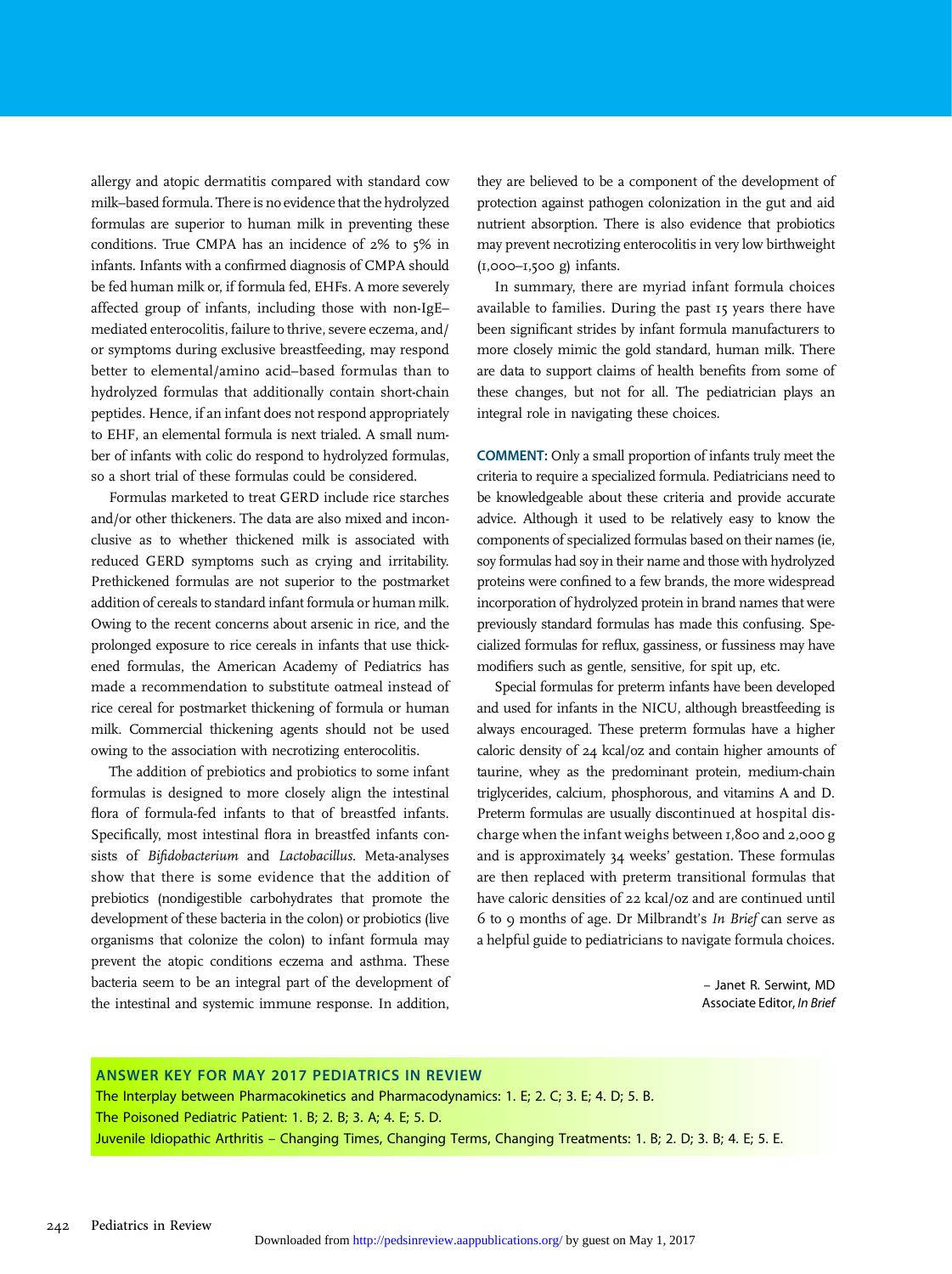## **Specialized Infant Formulas**

DOI: 10.1542/pir.2016-0212 *Pediatrics in Review* 2017;38;241 Tracy P. Milbrandt

| <b>Updated Information &amp;</b><br><b>Services</b><br><b>References</b> | including high resolution figures, can be found at:<br>http://pedsinreview.aappublications.org/content/38/5/241<br>This article cites 3 articles, 3 of which you can access for free at:               |
|--------------------------------------------------------------------------|--------------------------------------------------------------------------------------------------------------------------------------------------------------------------------------------------------|
| <b>Subspecialty Collections</b>                                          | http://pedsinreview.aappublications.org/content/38/5/241#BIBL<br>This article, along with others on similar topics, appears in the<br>following collection(s):<br><b>Community Pediatrics</b>          |
|                                                                          | http://classic.pedsinreview.aappublications.org/cgi/collection/commu<br>nity_pediatrics_sub<br><b>Nutrition</b><br>http://classic.pedsinreview.aappublications.org/cgi/collection/nutritio<br>$n$ _sub |
| Permissions & Licensing                                                  | Information about reproducing this article in parts (figures, tables) or<br>in its entirety can be found online at:<br>http://classic.pedsinreview.aappublications.org/site/misc/Permissions<br>.xhtml |
| <b>Reprints</b>                                                          | Information about ordering reprints can be found online:<br>http://classic.pedsinreview.aappublications.org/site/misc/reprints.xht<br>ml                                                               |